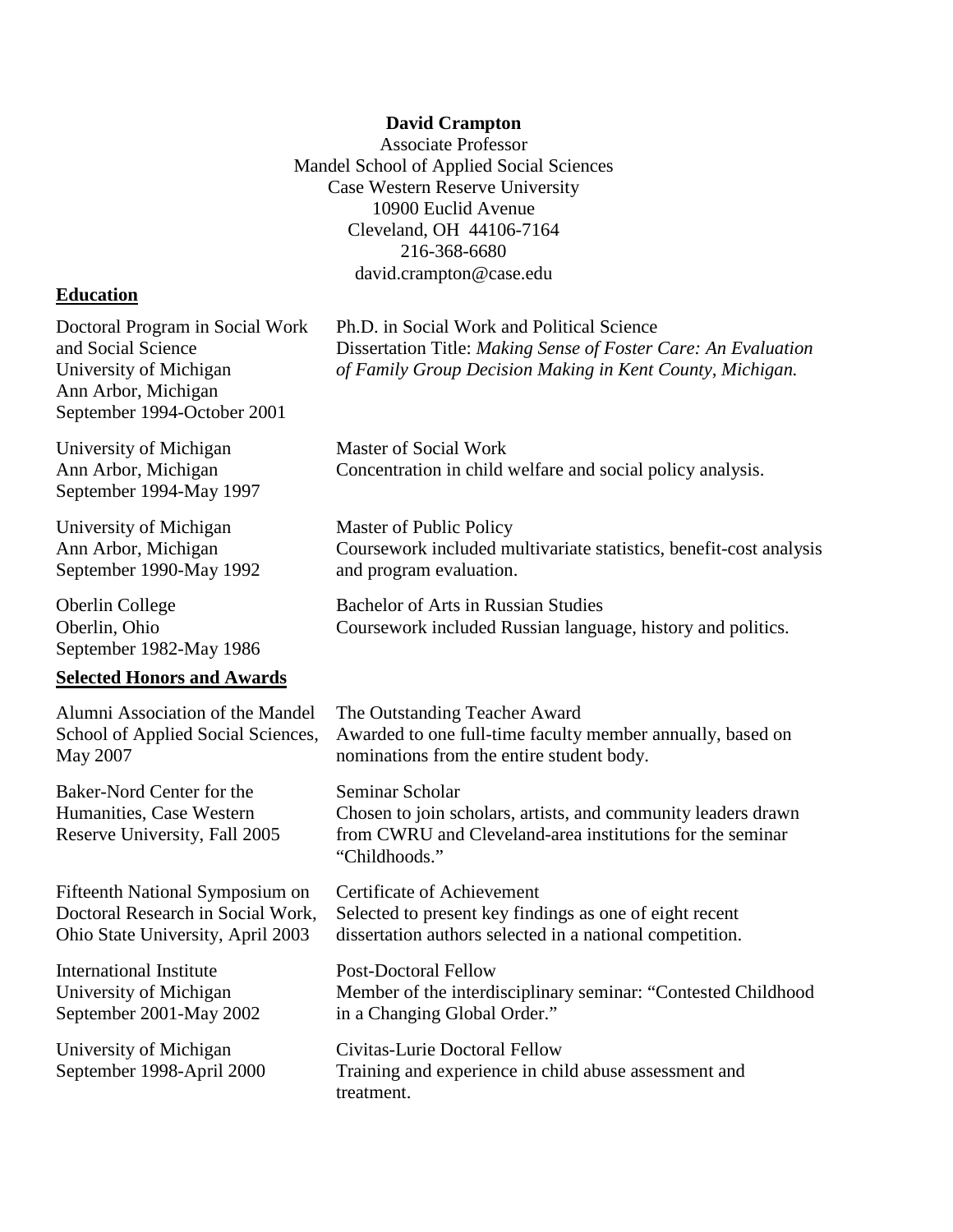### **Funded Research Grants**

Annie E. Casey Foundation 1/2009-12/2009

Annie E. Casey Foundation 1/2008-12/2008

Annie E. Casey Foundation 1/2007-12/2007

Annie E. Casey Foundation, 3/2006-12/2006

Cuyahoga Board of County Commissioners, 8/2007-6/2009

Case Western Reserve University, Office of Research Administration, Research Infrastructure Grant, 2004-2006

Kent County Families for Kids Initiative Local Evaluation 6/1995-4/2001

Perspective 21! Evaluation 1/1997-4/2001

U.S. Children's Bureau Grant 2/1998-9/2000

#### **Selected Unfunded Research Applications**

| William T. Grant Foundation's<br><b>Scholars Program</b><br>7/2005-6/2010 | Strengthening Community Support for Youth Placed in Foster<br>Care. \$300,000; 38 percent effort. (re-submission).                                                                            |
|---------------------------------------------------------------------------|-----------------------------------------------------------------------------------------------------------------------------------------------------------------------------------------------|
| National Institute of Justice<br>1/2005-12/2005                           | Exploring Neighborhood Effects in the Cycle of Violence:<br>Relationships between Drug Arrests and Child maltreatment<br>Incidents. \$35,000, 8 percent effort.                               |
| William T. Grant Foundation's<br><b>Scholars Program</b><br>7/2004-6/2009 | Strengthening Community Support for Youth Placed in Foster<br>Care. \$300,000; 38 percent effort.                                                                                             |
| U.S. Children's Bureau<br>9/2004-8/2007                                   | Evaluation of Team Decision making and Its Impact on Timely Family<br>Reunification, in collaboration with UNC-Chapel Hill Social Work<br>Professor Lynn Usher. \$600,000, 26 percent effort. |

Principal Investigator of a grant to contribute to a national evaluation of the Family to Family Initiative in 11 urban child welfare systems.

Principal Investigator of a grant to conduct a process evaluation of the Family to Family Initiative in 14 urban child welfare systems.

Principal Investigator of a grant to contribute to the planning for a national process and outcome evaluation of the Family to Family

Principal Investigator of an Implementation Analysis of Team Decisionmaking and Family to Family. \$41,671; 40 percent effort

Ongoing Evaluation of Invest in Children. Co-Investigator responsible for the Home Visiting Study. Total funding for this

Local evaluation for a one million dollar grant from the W. K. Kellogg Foundation to promote child welfare reform. Evaluation

Evaluation of a \$1.5 million/year program that provides in-home services to at-risk, unsubstantiated Children's Protective Services

Innovative Approaches to Kinship Care of Children in the Child Welfare System, Grant No. 90-CA-1622. Total grant \$600,000.

Principal Investigator of a seed grant to develop research concerning community and neighborhood factors related to child maltreatment

component of the study is \$280,552; 25 percent effort.

Initiative in 2008 and 2009. \$37,544; 40 percent effort.

\$30,000; 15 percent effort.

\$60,000; 35 percent effort.

and travel expenses.

funds: \$163,477.

and foster care rates. \$8,775.

cases. Evaluation funds: \$115,000.

Evaluation funds: \$150,000.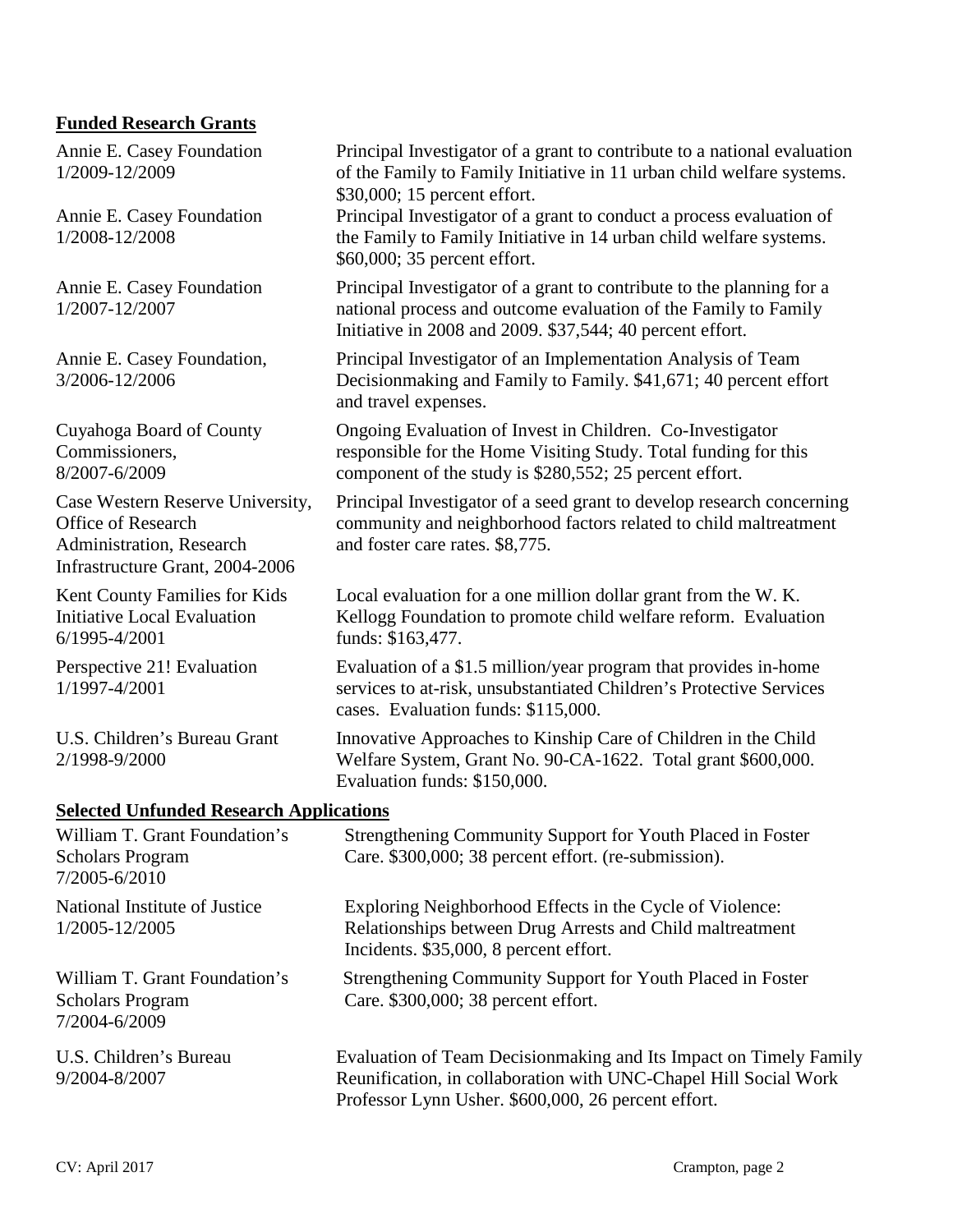### **Academic Peer-Reviewed Publications**

- 1. Collins, C. C., D'Andrea, R., Dean, K., & Crampton, D. (2016). Service Providers' Perspectives on Permanent Supportive Housing for Families. *Families in Society: The Journal of Contemporary Social Services*, *97*(3), 243-252.
- 2. Crampton, D., & Yoon, S. (2016). Crisis nursery services and foster care prevention: An exploratory study. *Children and Youth Services Review*, *61*, 311-316.
- 3. Cutuli, J. J., Goerge, R. M., Coulton, C., Schretzman, M., Crampton, D., Charvat, B. J., ... & Lee, E. L. (2016). From foster care to juvenile justice: Exploring characteristics of youth in three cities. *Children and youth services review*, *67*, 84-94.
- 4. Crea, T. M., Crampton, D. S., Knight, N., and Paine-Wells, L. (2011). Organizational factors and the implementation of Family to Family: Contextual elements of systems reform. *Child Welfare*.
- 5. Piccola, T. D. & Crampton, D. (2009). Differences in Foster Care Utilization Among Non-Urban Counties. *Journal of Public Child Welfare*, 3(3), 235-253.
- *6.* Crampton, D., & Coulton, C. (2008). The benefits of life table analysis for describing disproportionality. *Child Welfare,* 87(2), 189-202.
- *7.* Crampton, D., Crea, T. M., Abramson-Madden, A., & Usher, C. L. (2008). Challenges of Street-Level Child Welfare Reform and Technology Transfer: The Case of Team Decisionmaking. *Families in Society,* 89(4), 512-20.
- 8. Crampton, D. & Freisthler, B. (2008). Conclusion to Special Issue on Environment and Child Well-Being. In Freisthler, B., & Crampton, D. (Editors). *Children and Youth Services Review,* 31(3), 346-348.
- 9. Crea, T. M., Crampton, D., Abramson-Madden, A., & Usher, C. L. (2008). Variability in the Implementation Fidelity of Team Decisionmaking (TDM): Scope and Compliance with the Family to Family Practice Model. *Children and Youth Services Review*, 30(11), 1221-32.
- 10. Freisthler, B. & Crampton, D. (2008). Introduction to Special Issue on Environment and Child Well-Being. In Freisthler, B., & Crampton, D. (Editors). *Children and Youth Services Review,* 31(3), 297-299.
- 11. Coulton, C. J., Crampton, D., Irwin, M., Spilsbury, J. C., & Korbin, J. E. (2007). How neighborhoods influence child maltreatment: A review of the literature and alternative pathways. *Child Abuse & Neglect: The International Journal*, *31*(11-12), 1117-1142.
- 12. Crampton, D. (2007). Debate with authors: In response to Jill Duerr Berrick's "Neighborhoodbased foster care: A critical examination of location-based placement criteria." *Social Service Review*, *81*(2), 343-345.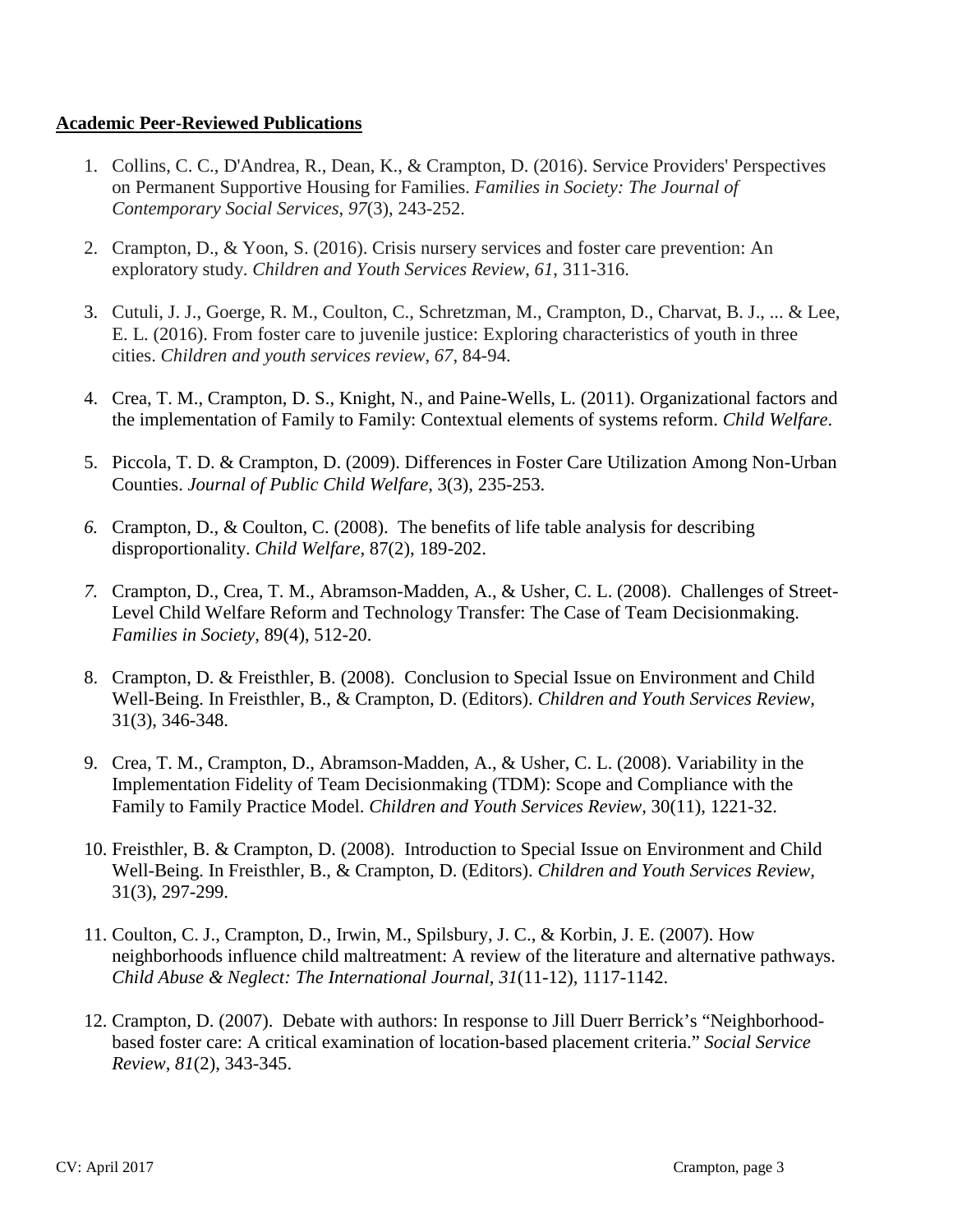- 13. Crampton, D. (2007). Research review: Family group decision making: A promising practice in need of more programme theory and research. *Child & Family Social Work, 12*(2), 202-209.
- 14. Crampton, D., & Jackson, W. L. (2007). Family group decision making and disproportionality in foster care: A case study. *Child Welfare*, *86*(3), 51-70.
- 15. Crampton, D. (2006). When do social workers and family members try family group decision making? A process evaluation. *International Journal of Child & Family Welfare*, *9*(3), 131-143.
- 16. Crampton, D. (2006). Working for two communities: A community-based researcher in a research-intensive school of social work. *Reflections: Narratives of Professional Helping, 12*(1), 127-133.
- 17. Crampton, D., & Natarajan, A. (2005). Connections between group work and family meetings in child welfare practice: What can we learn from each other? *Social Work with Groups*, *28*(1), 65-79.
- 18. Crampton, D. (2005). Don't forget to ask the princess: Engaging clients in policy and practice. *Qualitative Social Work, 4*(3), 363-365.
- 19. Crampton, D. (2004). Family involvement interventions in child protection: Learning from contextual integrated strategies. *Journal of Sociology & Social Welfare*, *31*(1), 175-198.

# **Book Chapters**

- 1. Crampton, D. & Yoon, S. (2016). Family Group Decision Making. *Encyclopedia of Adolescence.*
- 2. Pennell, J., & Crampton, D. S. (2011). Parents and child maltreatment: Integrating strategies. In J. W. White, M. P. Koss, & A. E. Kazdin (Eds.), *Violence against women and children: Consensus, critical analyses, and emergent priorities: Vol. II. Navigating solutions*. Washington, DC: American Psychological Association.
- 3. Crampton, D. and Rideout, P. (2010) Restorative Justice and Child Welfare: Engaging Families and Communities in the Care and Protection of Children. In Beck, E., Kropf, N., & Leonard, P. (Eds). *Social Work and Restorative Justice: Skills for Dialogue, Peacemaking, and Reconciliation*. Oxford University Press. P. 175-194
- 4. Crampton, D. S., & Pennell, J. (2009). Family-involvement meetings with older children in foster care: Intuitive appeal, promising practices and the challenge of child welfare reform. In B. Kerman, M. Freundlich, & A. N. Maluccio (Eds.), *Achieving permanence for older children and youth in foster care* (pp. 266-290). New York: Columbia University Press.
- 5. Crampton, D. (2008). Family Involvement Groups. In A. Gitterman, & R. Salmon (Eds.), *Encyclopedia of Social Work with Groups.* New York: Haworth Press, 75-77.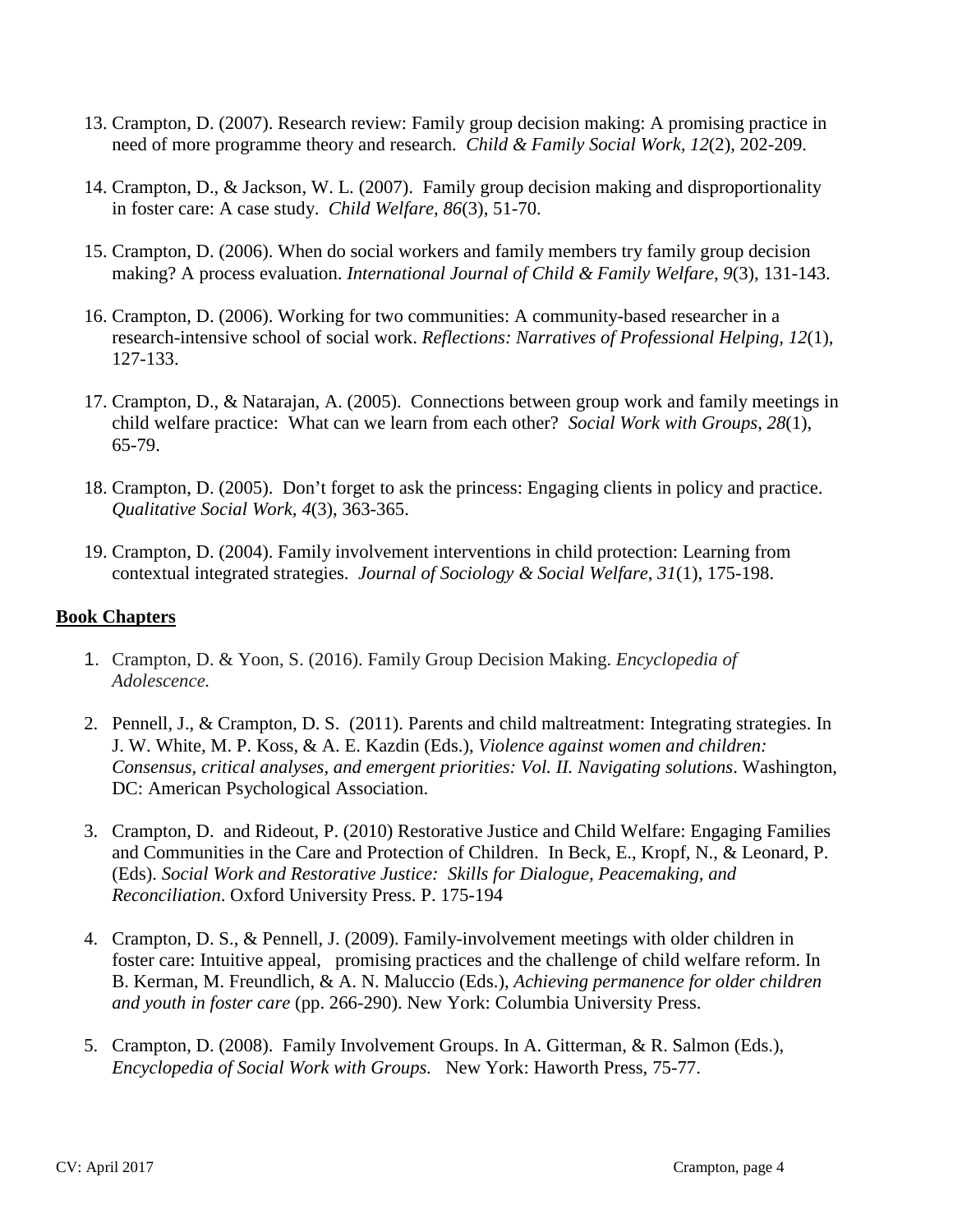- 6. Crampton, D. (2008). Grace Longwell Coyle, 1893-1962. In A. Gitterman, & R. Salmon (Eds.), *Encyclopedia of Social Work with Groups.* New York: Haworth Press, 16-18.
- 7. Crampton, D., & Jackson, W. L. (2000). Evaluating and implementing family group conferences: The family and community compact in Kent County, Michigan. In G. Burford & J. Hudson (Eds.), *Family group conferencing: New directions in community-centered child & family practice* (pp. 324-333). Hawthorne, NY: Aldine de Gruyter.

## **Practitioner Peer-Reviewed Publications**

Wildfire, J.; Rideout, P. & Crampton, D. (2010). Transforming Child Welfare, One Team Decisionmaking Meeting at a Time. *Protecting Children*, 25:2, 40-50.

Crampton, D. (2003). Family group decision making in Kent County, Michigan: The family and community compact. *Protecting Children*, 18(1/2), 81-83.

Crampton, D. (2001). The FGDM backlash: Responding to our critics. In L. Merkel-Holguin & L. E. Wilmot (Eds.), *2000 National Roundtable on Family Group Decision Making: Summary of proceedings*  (pp. 17-20). Englewood, CO: American Humane Association.

Crampton, D. (2001). Mediation and FGDM: What are the differences? In L. Merkel-Holguin & L. E. Wilmot (Eds.), *2000 National Roundtable on Family Group Decision Making: Summary of proceedings* (pp. 107-110). Englewood, CO: American Humane Association.

Crampton, D., & Bey, D. (2001). What do the families say? The perspectives of caregivers and children after FGDM. In L. Merkel-Holguin & L. E. Wilmot (Eds.), *2000 National Roundtable on Family Group Decision Making: Summary of proceedings* (pp. 153-157). Englewood, CO: American Humane Association.

Crampton, D., & Williams, A. (2001). Does the type of maltreatment matter in family group decision making? In L. Merkel-Holguin & L. E. Wilmot (Eds.), *2000 National Roundtable on Family Group Decision Making: Summary of proceedings* (pp. 17-20). Englewood, CO: American Humane Association.

Crampton, D. (2000). A grounded theory approach to evaluating family group decision making. In L. Merkel-Holguin & R. Alsop (Eds.), *Proceedings of the 1999 Family Group Decision Making National Roundtable and International Evaluation Conference* (pp. 171-176). Englewood, CO: American Humane Association.

Crampton, D. and Jackson, W. L. (2000). Beyond justice: Using family group decision making to address the over-representation of children of color in the child welfare system. In L. Merkel-Holguin & R. Alsop (Eds.), *Proceedings of the 1999 Family Group Decision Making National Roundtable and International Evaluation Conference* (pp. 93-98). Englewood, CO: American Humane Association.

Crampton, D. (1998). Family group decision making in Kent County, Michigan: The family and community compact. *Protecting Children, 14*(4), 37.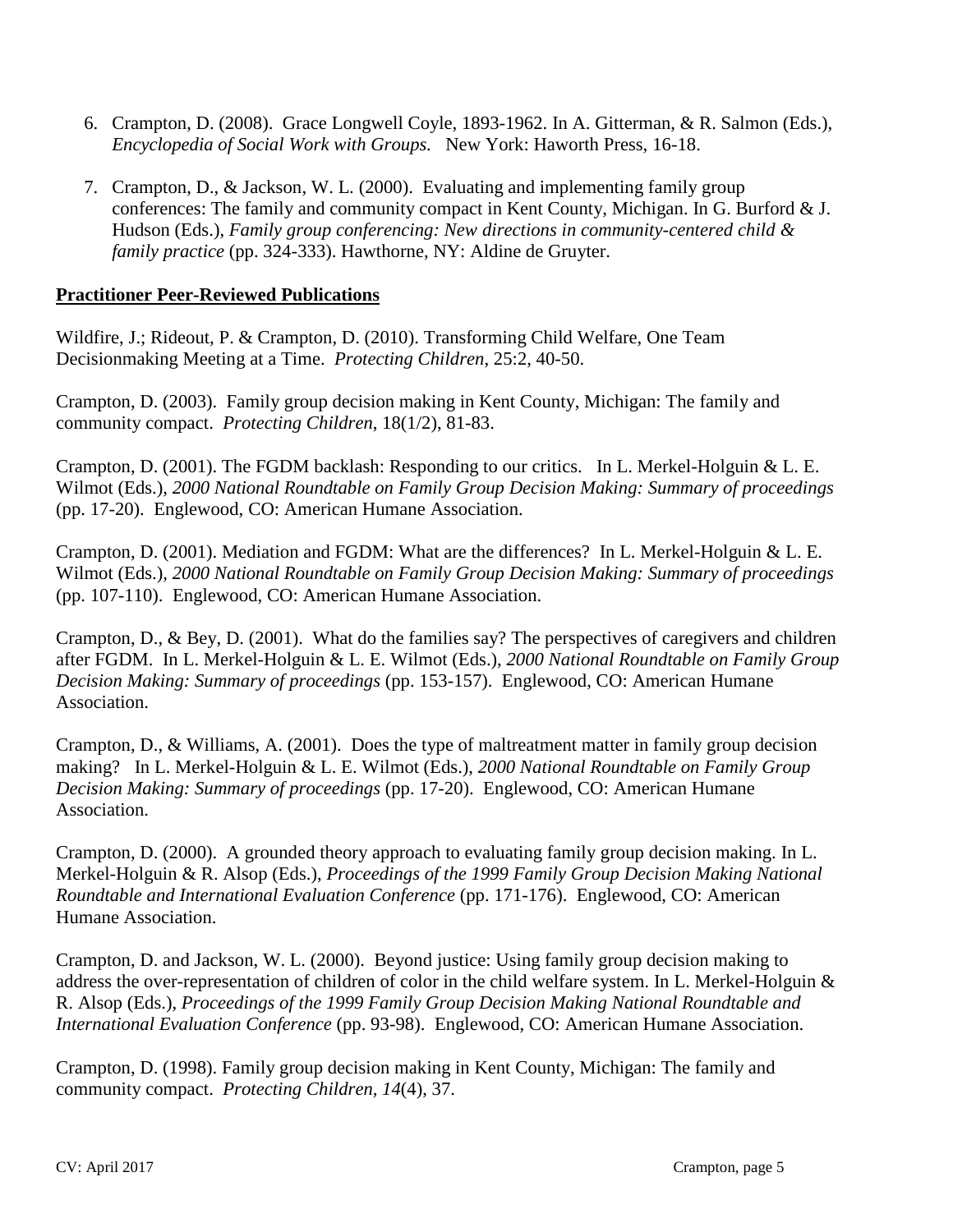Crampton, D. (1998). Evaluating family group decision making: What are the expected outcomes and how can they best be measured? In L. Merkel-Holguin (Ed.), *1997 National Roundtable Series on Family Group Decision Making: Summary of Proceedings* (pp. 59-65). Englewood, CO: American Humane Association.

### **Selected other publications (foundation reports, university publications, and op-eds)**

Usher, L., Wildfire, J., Webster, D., Crampton, D. (2010). Evaluation of the Anchor-Site Phase of Family to Family. Baltimore, MD: the Annie E. Casey Foundation

Batterson, M., Crampton, D., Crea, T., Harris, F., Madden, A. A., Usher, L., & Williams, J. (2007). Implementing family to family. Report to the Annie E. Casey Foundation, Baltimore, MD. Available at: [http://www.unc.edu/~lynnu/ImpleF2F.pdf](http://www.unc.edu/%7Elynnu/ImpleF2F.pdf)

Crampton, D. (2007). Engaging Families and Communities in the Care and Protection of Children. *The Value of Research* (p. 25). Cleveland, OH: Case Western Reserve University.

Crampton, D. (2005, October 6). African Americans at greater risk for contact with children's services. *Call and Post*, 5A.

Crampton, D. (2005, July 28). Community must seek ways to aid its most vulnerable families. *Plain Dealer*, B9.

## **Teaching Experience**

| Mandel School of Applied Social<br>Sciences, Case Western Reserve<br>University, Cleveland, Ohio | Associate Professor, July 2008-present<br>Assistant Professor, July 2002-June 2008<br>Teaching assignments include: Ability Based Learning<br>Environment Seminar, Child and Family Policy and Service<br>Delivery, Community and Social Development Perspectives,<br>Seminar on Community Needs and Service Delivery, and<br>Theories of Social Welfare and Social Justice. |
|--------------------------------------------------------------------------------------------------|------------------------------------------------------------------------------------------------------------------------------------------------------------------------------------------------------------------------------------------------------------------------------------------------------------------------------------------------------------------------------|
| Gerald R. Ford School of Public                                                                  | Adjunct Assistant Professor, January-May 2002                                                                                                                                                                                                                                                                                                                                |
| Policy, University of Michigan                                                                   | <i>Public Management</i> $-$ an organizational theory class for public                                                                                                                                                                                                                                                                                                       |
| Ann Arbor, Michigan                                                                              | policy graduate students.                                                                                                                                                                                                                                                                                                                                                    |
| School of Social Work                                                                            | Adjunct Lecturer, September-December 2001                                                                                                                                                                                                                                                                                                                                    |
| University of Michigan                                                                           | Evaluation in Social Work – a research course for social work                                                                                                                                                                                                                                                                                                                |
| Ann Arbor, Michigan                                                                              | graduate students.                                                                                                                                                                                                                                                                                                                                                           |
| School of Social Work<br>University of Michigan<br>Ann Arbor, Michigan                           | Instructor, May-July 2000<br>Analytic Methods for Social Policy Practice – advanced course<br>for social work students in the Policy and Evaluation Methods<br>concentration.                                                                                                                                                                                                |
| School of Social Work                                                                            | Instructor, September-December 1999                                                                                                                                                                                                                                                                                                                                          |
| University of Michigan                                                                           | Evaluation in Children & Youth $-$ a research course for social                                                                                                                                                                                                                                                                                                              |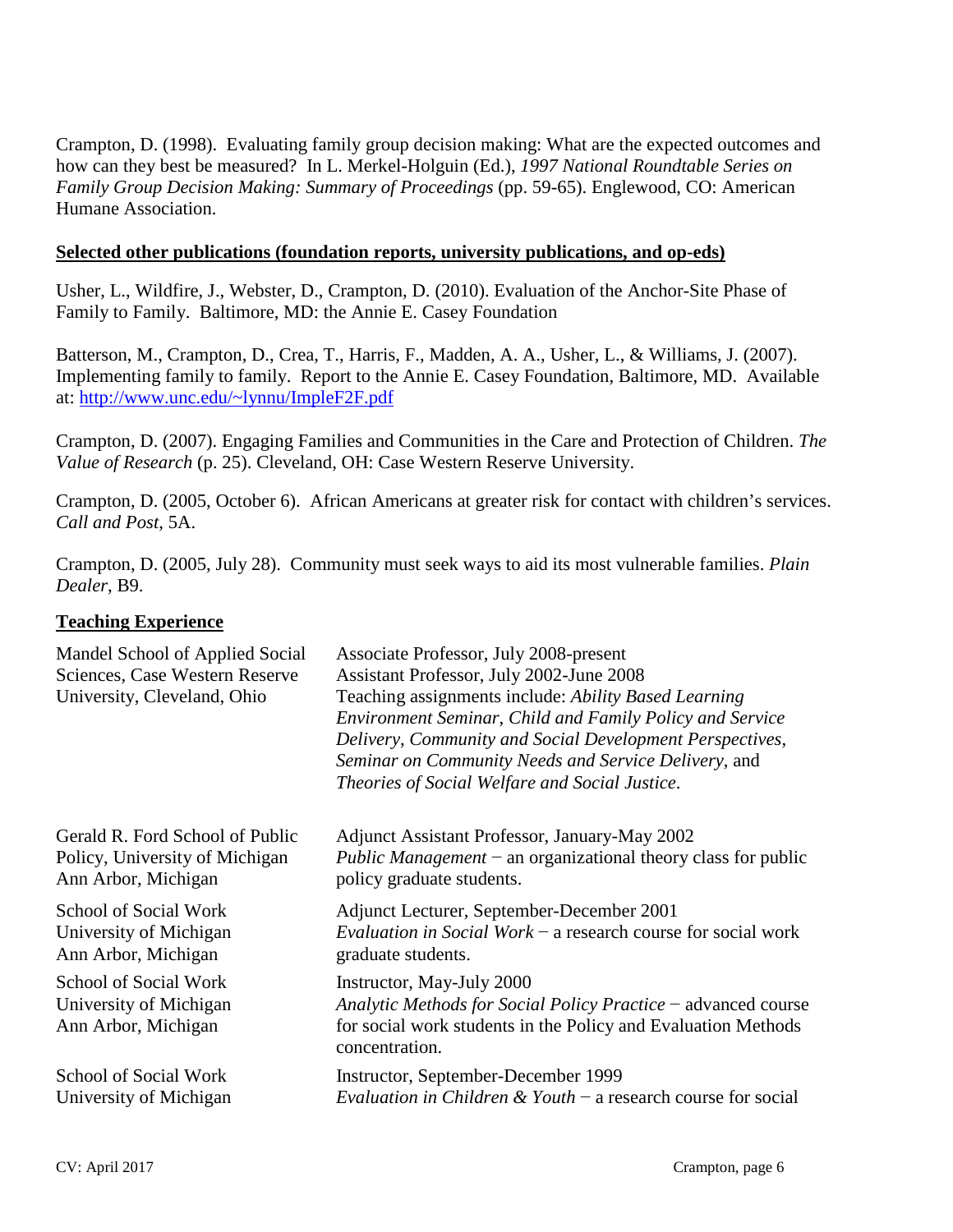| Ann Arbor, Michigan                                                    | work graduate students in the Children & Youth practice area.                                                                                                                        |
|------------------------------------------------------------------------|--------------------------------------------------------------------------------------------------------------------------------------------------------------------------------------|
| School of Social Work<br>University of Michigan<br>Ann Arbor, Michigan | Instructor, January-May 1997<br>Service Delivery to Children and Families $-$ an advanced policy<br>course for social work students in the child and family<br>concentration.        |
| School of Social Work<br>University of Michigan<br>Ann Arbor, Michigan | Instructor, September-December 1994<br>Service Delivery to Children and Families $-$ an advanced policy<br>course for social work students in the child and family<br>concentration. |

# **Policy and Research Experience**

| Kent County Evaluation Project<br>University of Michigan<br>Ann Arbor, Michigan        | Program Evaluator, September 1995-July 2001<br>Responsibilities included the design and implementation of the<br>evaluation of child welfare reform initiatives that promote<br>Family Group Decision Making and permanency for children<br>placed in foster care, and in-home services for at-risk families.               |
|----------------------------------------------------------------------------------------|-----------------------------------------------------------------------------------------------------------------------------------------------------------------------------------------------------------------------------------------------------------------------------------------------------------------------------|
| KIDS COUNT in Michigan<br>Michigan League for Human<br><b>Services</b><br>Lansing, MI  | Member of the advisory board, 1993-2001. Provide technical<br>assistance to KIDS COUNT regarding their annual analysis of<br>the status of children in Michigan and special reports on child<br>welfare issues.                                                                                                             |
| Center for the Study of Youth<br>Policy, University of Michigan<br>Ann Arbor, Michigan | Research Assistant, January 1993-August 1995<br>Responsibilities included analyzing child welfare services;<br>writing policy analyses, newsletter articles and public testimony;<br>and coordinating research with the Michigan Department of<br>Social Services, child advocates, and child welfare service<br>providers. |
| Defense Budget Project<br>Washington, D.C.                                             | Summer Intern, June-August 1991<br>Assisted with studies of national security policy, including a<br>study of civil-military relations.                                                                                                                                                                                     |
| U.S. Senator Bob Kerrey<br>Washington, D.C.                                            | Legislative Aide, January 1989-May 1990<br>Responsible to the Senator for labor and veterans issues; also<br>monitored legislation and responded to constituent inquiries.                                                                                                                                                  |
| Kerrey for Senate<br>Omaha, Nebraska                                                   | Research Assistant, March-November 1988<br>Conducted opposition research and analyzed campaign issues.                                                                                                                                                                                                                      |
| <b>Freeze Voter</b><br>Washington, D.C.                                                | Volunteer Coordinator, November 1987-February 1988<br>Recruited volunteers who worked for Congressional candidates<br>supportive of nuclear arms control policy.                                                                                                                                                            |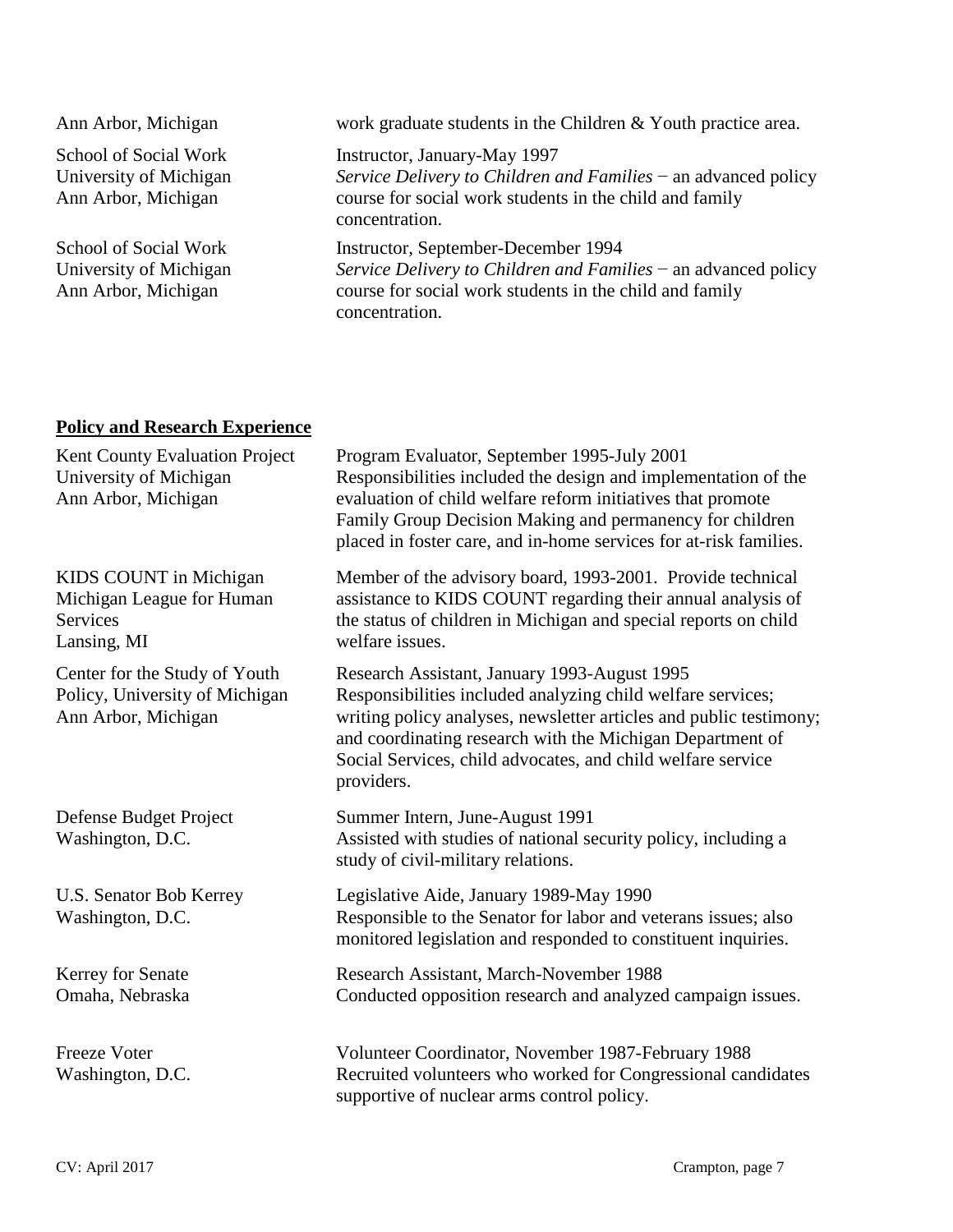| U.S. Senator Tim Wirth<br>Denver, Colorado | Caseworker, February-August 1987<br>Assisted constituents with federal government inquiries related<br>to veterans benefits, retirement and housing assistance. |
|--------------------------------------------|-----------------------------------------------------------------------------------------------------------------------------------------------------------------|
| Wirth for Senate<br>Denver, Colorado       | Staff Assistant, June-November 1986<br>Supported campaign's interest group program that included<br>labor union members, peace activists and veterans.          |

# **Social Work Practice Experience**

| Family Assessment Clinic,           | Civitas-Lurie Doctoral Fellow, September 1998-April 2000.        |
|-------------------------------------|------------------------------------------------------------------|
| University of Michigan School of    | Post-MSW clinical work that included evaluating and treating     |
| Social Work                         | child abuse and neglect.                                         |
| Ann Arbor, MI                       |                                                                  |
| <b>Program Evaluation Division</b>  | MSW Field Placement, September 1995-May 1996                     |
| Michigan Family Independence        | Researched and wrote report on children's foster care outcome    |
| Agency, Lansing, MI                 | measures for the state-level child welfare agency.               |
| <b>Washtenaw County Foster Care</b> | Appointed member, April 1994–September 1999. Evaluated the       |
| <b>Review Board</b>                 | permanency plans for children in the county's foster care system |
| Ann Arbor, MI                       | and made recommendations to social service agencies.             |

# **Peer- Reviewed Conference Presentations**

| Crampton, D. (2010, February 25).                                          | "Evidence on Integrating Family $&$ Community Interventions to<br>Eliminate Child Maltreatment." National Summit on<br>Interpersonal Violence and Abuse Across the Lifespan: Forging                                                                                           |
|----------------------------------------------------------------------------|--------------------------------------------------------------------------------------------------------------------------------------------------------------------------------------------------------------------------------------------------------------------------------|
| Wildfire, J. & Crampton, D.<br>(2009, June 2).                             | A Shared Agenda. Dallas, Texas.<br>"How Evaluation Can Improve Family Meeting Practice: Team<br>Decision Making and the Family to Family Initiative."<br>Presentation at the American Humane Association's 2009<br>Conference on Family Group Decision Making, Pittsburgh, PA. |
| Crampton, D., Wildfire, J.,<br>Barnard, S. & Punske, C. (2008,<br>June 4). | "Family to Family and Team Decision making in Arizona and<br>Beyond." Presentation at the American Humane Association's<br>2008 Conference on Family Group Decision Making, Tucson,<br>AZ.                                                                                     |
| Crampton, D., & Harris, F. (2007,<br>June 9).                              | "Challenges and Strategies for Implementing Family Meetings:<br>Team Decision Making in Five Diverse Communities."<br>Presentation at the American Humane Association's 2007<br>Conference on Family Group Decision Making, Washington,<br>DC.                                 |
| Crampton, D. (2005, June 9).                                               | "Fewer Foster Care Placements: "Proof" that FGDM "Works?"<br>2005 Family Group Decision Making Conference, Long Beach,<br>CA.                                                                                                                                                  |
| Crampton, D. (2005, May 9).                                                | "Identifying and Strengthening Community-level Protective                                                                                                                                                                                                                      |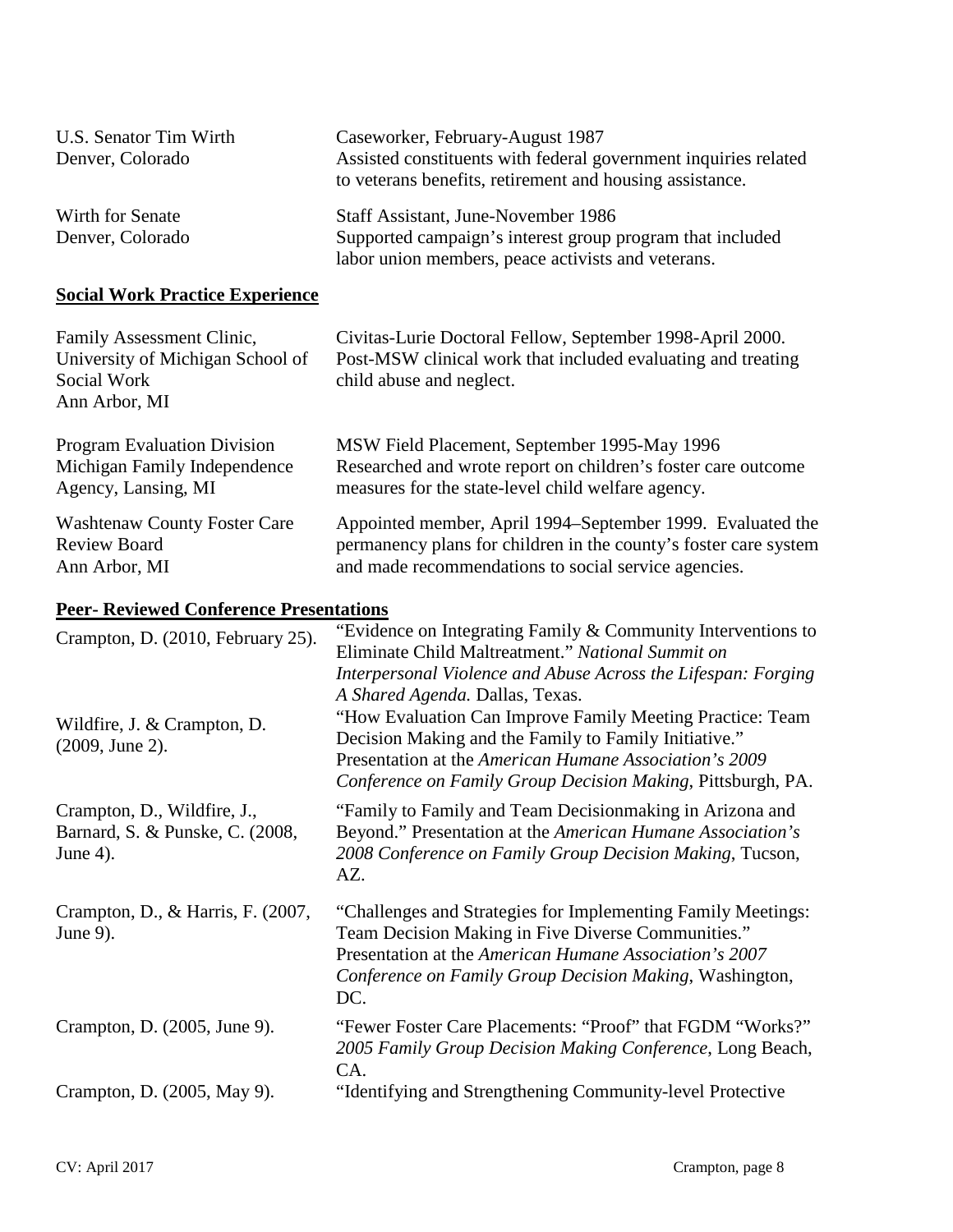|                                                               | Factors that Reduce the Risk of Child Maltreatment: A Case<br>Study." Center for Disease Control 2005 National Injury<br>Prevention and Control Conference, Injury and Violence in<br>America: Meeting Challenges, Sharing Solutions, Denver, CO. |
|---------------------------------------------------------------|---------------------------------------------------------------------------------------------------------------------------------------------------------------------------------------------------------------------------------------------------|
| Crampton, D., Lohrbach, S., &<br>Sawyer, R. (2004, June 6-9). | "What does the FGDM Research Say? Views from an<br>Administrator, Supervisor, and Evaluator." 2004 Family Group<br>Decision Making Conference and Skills-Building Institutes,<br>Harrisburg, PA.                                                  |
| Crampton, D. (2004, January 17).                              | "Promoting Kinship Placement through Team Decisionmaking."<br>Poster Presentation, 2004 Society for Social Work and Research<br>Conference, New Orleans, LA.                                                                                      |
| Crampton, D., & Natarajan, A.<br>(2003, October 16-19).       | "Connections between Group Work and Family Meetings in<br>Child Welfare Practice: What can we learn from each other?"<br>$25th$ Annual International Symposium on Social Work with<br>Groups, Boston, MA.                                         |
| Crampton, D. (2003, June 4-7).                                | "Family Group Conferencing and Family Team Decision<br>Making: What are the Significant Differences?" 2003 Family<br>Group Decision Making Conference and Skills-Building<br>Institutes, Minneapolis, MN.                                         |
| Crampton, D. (2003, April 26).                                | "Making Sense of Foster Care: An evaluation of Family Group<br>Decision Making in Kent County, Michigan." Selected to<br>present at the Fifteenth National Symposium on Doctoral<br>Research in Social Work, Columbus, OH.                        |
| Crampton, D. (2003, January 18).                              | "Making Sense of Foster Care: The Outcomes of a Family<br>Group Decision Making Program," Poster Presentation, 2003<br>Society for Social Work and Research Conference, Washington,<br>DC.                                                        |
| Crampton, D. (2002, June 2-5).                                | "Making Sense of Foster Care: An evaluation of FGDM in Kent<br>County, Michigan," presented at the 2002 Family Group<br>Decision Making Roundtable and Skills-Building Institute,<br>Monterey, CA.                                                |
| Crampton, D., & DeVuyst-Miller,<br>S. (2001, June 6-9)        | "Outcomes of an FGDM Program: Lessons in Sustainability," at<br>the American Humane Association's 2001 Family Group<br>Decision Making Roundtable: Widening the Circle, Chapel Hill,<br>NC.                                                       |
| Crampton, D. (2000, June 1-3).                                | "The FGDM Backlash: Responding to Our Critics." Workshop<br>at the American Humane Association's 2000 Family Group<br>Decision Making Roundtable: Advancing Innovations, Madison,<br>WI.                                                          |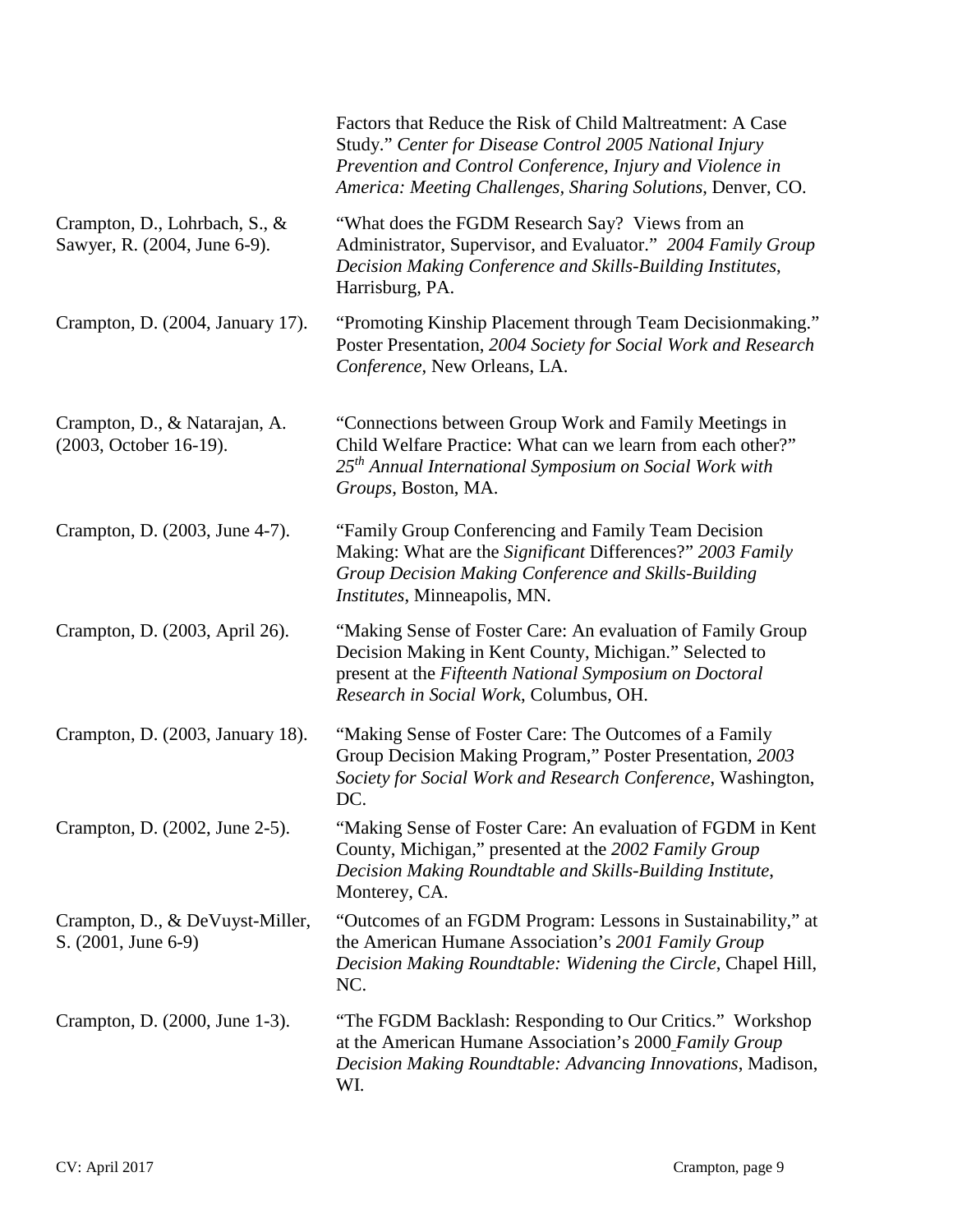| Crampton, D. (2000, June 1-3).                                | "Mediation and FGDM: What Are the Differences?" Workshop<br>at the American Humane Association's 2000 Family Group<br>Decision Making Roundtable: Advancing Innovations, Madison,<br>WI.                                                                                                                               |
|---------------------------------------------------------------|------------------------------------------------------------------------------------------------------------------------------------------------------------------------------------------------------------------------------------------------------------------------------------------------------------------------|
| Crampton, D., & Bey, D. (2000,<br>June 1-3).                  | "What Do the Families Say? The Perspectives of Caregivers and<br>Children after FGDM." Workshop at the American Humane<br>Association's 2000 Family Group Decision Making Roundtable:<br>Advancing Innovations, Madison, WI.                                                                                           |
| Crampton, D., & Williams, A.<br>$(2000, June 1-3).$           | "Does the Type of Maltreatment Matter in Family Group<br>Decision Making?" Workshop at the American Humane<br>Association's 2000 Family Group Decision Making Roundtable:<br>Advancing Innovations, Madison, WI.                                                                                                       |
| Crampton, D. (2000, February 29).                             | "A Case Study Approach to Evaluating Family Group Decision<br>Making." Paper presented at the Council for Social Work<br>Education Annual Program Meeting, New York, NY.                                                                                                                                               |
| Crampton, D. (1999, January 22-<br>24).                       | "Making Sense of Foster Care: Conversations between Foster<br>Care Practitioners and Researchers." Paper presented at the<br>Third Annual Conference of the Society for Social Work and<br>Research, Austin, TX.                                                                                                       |
| Crampton, D. (1999, May 12-14).                               | "A Grounded Theory Approach to Evaluating Family Group<br>Decision Making." Workshop presented at the 1999 Family<br>Group Decision Making Roundtable and International<br>Evaluation Conference, Seattle, WA.                                                                                                         |
| Crampton, D. (1998, July 26-29).                              | "Family Group Decision Making in Michigan: The Family and<br>Community Compact." Presentation at Program Evaluation and<br>Family Violence Research: An International Conference,<br>University of New Hampshire, Durham, NH.                                                                                          |
| Crampton, D. (1997, September<br>$18-19$ ).                   | "Evaluating Family Group Decision Making: What are the<br>Expected Outcomes and How Can They Best be Measured?"<br>Workshop presented at the <i>American Humane Association's</i><br>Family Group Decision Making Roundtable, Detroit, MI.                                                                             |
| <b>Invited Conference Presentations</b>                       |                                                                                                                                                                                                                                                                                                                        |
| Crampton, D. & Merkel-Holguin,<br>L. (2008, September 17-18). | "The Importance of Changing Systems to Promote Family-<br>Centered Solutions: Lessons from the USA." Invited<br>presentation for an International Conference hosted by Family<br>Rights Group: Family-centered solutions-changing child welfare<br>policy and practice on the ground. Stratford-Upon-Avon,<br>England. |
| Crampton, D. (2007, November<br>29).                          | "What Can We Do about Disproportionality?" Invited to present<br>a workshop for the Maryland Association of Social Service<br>Directors 2007 Conference, Cambridge, MD.                                                                                                                                                |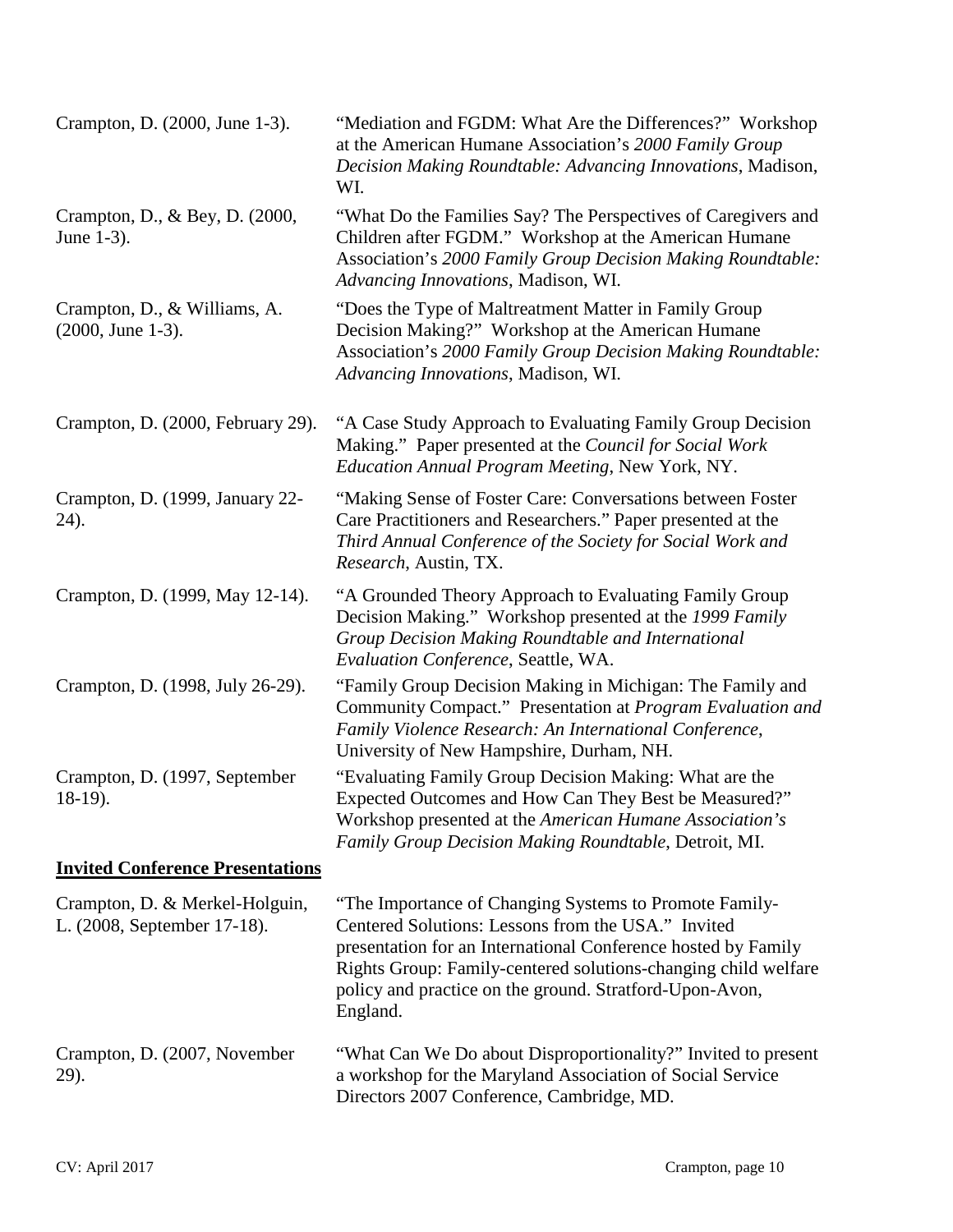| Crampton, D. (2006, September<br>13).                         | "Family Involvement Meetings with Older Children in Foster<br>Care: Intuitive Appeal, Promising Practices and the Challenge of<br>Child Welfare Reform." Invited presentation at the 2006<br>National Research Roundtable of the 2006 National Convening<br>on Youth Permanence, hosted by the Annie E. Casey Foundation<br>and its direct service agency, Casey Family Services in<br>Washington, DC. |
|---------------------------------------------------------------|--------------------------------------------------------------------------------------------------------------------------------------------------------------------------------------------------------------------------------------------------------------------------------------------------------------------------------------------------------------------------------------------------------|
| Crampton, D. (2006, April 6).                                 | "Childhood in "Bad" Neighborhoods: Perception or Reality?"<br>Invited presentation, Images of Children Forum, Case Western<br>Reserve University Research ShowCase, Cleveland, OH.                                                                                                                                                                                                                     |
| Crampton, D. (2005, July 21).                                 | Respondent to address by Professor Dorothy Roberts, "Child Welfare<br>and Disproportionality." Case Western Reserve University, Cleveland,<br>OH.                                                                                                                                                                                                                                                      |
| Crampton, D. (2004, February 6).                              | "Who Should Protect Children from Maltreatment?" Case<br>Western Reserve University, Center for Policy Studies, Public<br>Affairs Forum, Cleveland, OH.                                                                                                                                                                                                                                                |
| Crampton, D., & Young, D. (2003,<br>December 18).             | "Who Should Protect Children from Child Maltreatment?: the<br>role of nonprofits in child welfare services." Case Western<br>Reserve University, Mandel Center for Nonprofit Organizations,<br>Cleveland, OH.                                                                                                                                                                                          |
| Crampton, D. (2003, April 4).                                 | "Team Decisionmaking at the Cuyahoga County Department of<br>Children and Family Services," Poster Presentation, Case<br>Western Reserve University Research ShowCase, Cleveland,<br>OH.                                                                                                                                                                                                               |
| Crampton, D., & Nybell, L. (2000,<br>September 23).           | "The Power of the Tower in Constructing Social Policy."<br>Interdisciplinary Scholarship in Social Work and Social Science:<br>Endeavors, Critique, and Dialogue, Ann Arbor, MI.                                                                                                                                                                                                                       |
| Crampton, D. (1999, September<br>$13)$ .                      | "The Family and Community Compact: Key Evaluation<br>Results." Presentation for the community conference, Closing<br>the Child Protection Gap: Reunion and Renewal, Grand Rapids,<br>MI.                                                                                                                                                                                                               |
| Jackson, W. L., Crampton, D., &<br>Willis, D. (1999, May 25). | "Ensuring Continuous Improvement in Child Welfare Reform<br>Through Participatory Evaluation." Workshop presented at the<br>Michigan Evaluation Association Conference, East Lansing, MI.                                                                                                                                                                                                              |
| Crampton, D., & Willis, D. (1999,<br>March 10-13).            | "Participatory Evaluation of Services for Unsubstantiated<br>Children's Protective Services Cases." Paper presented at the<br>Council for Social Work Education Annual Program Meeting,<br>San Francisco, CA.                                                                                                                                                                                          |